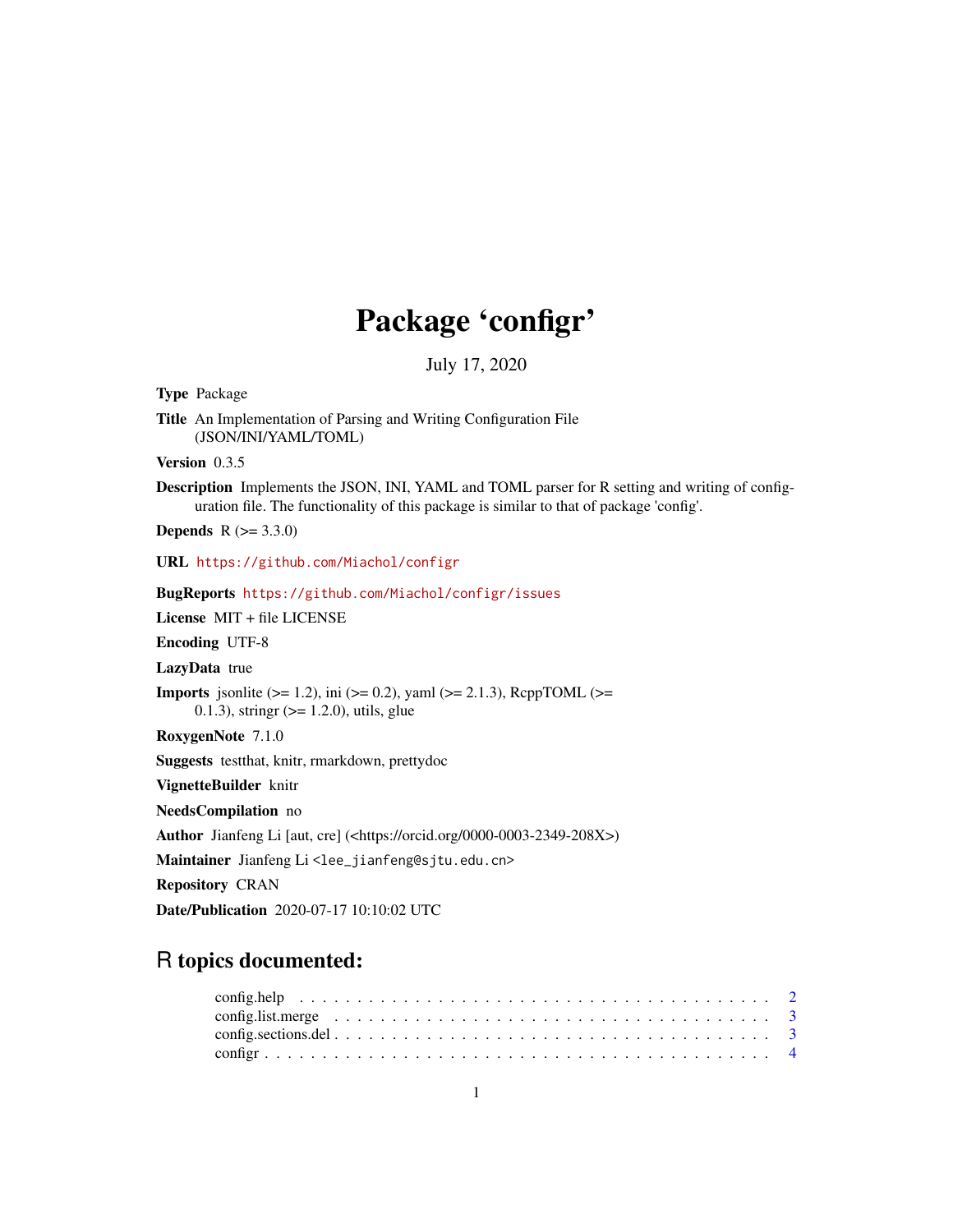# <span id="page-1-0"></span>2 config.help

|  | - 5            |
|--|----------------|
|  | 6              |
|  | $\overline{7}$ |
|  | 8              |
|  | 8              |
|  | <b>9</b>       |
|  |                |
|  |                |
|  |                |
|  |                |
|  |                |
|  |                |
|  |                |
|  |                |
|  |                |
|  |                |
|  |                |

# $\bf 1$ ndex  $\bf 20$  $\bf 20$

config.help *Function to access external helps about configurations format or other related information*

# Description

Function to access external helps about configurations format or other related information

# Usage

config.help(name = NULL, show\_all\_names = FALSE)

# Arguments

| name | Name or number of helps           |
|------|-----------------------------------|
|      | show all names Show all urls name |

# Examples

```
config.help()
## Not run:
config.help(1)
config.help('ini_git_search')
```
## End(Not run)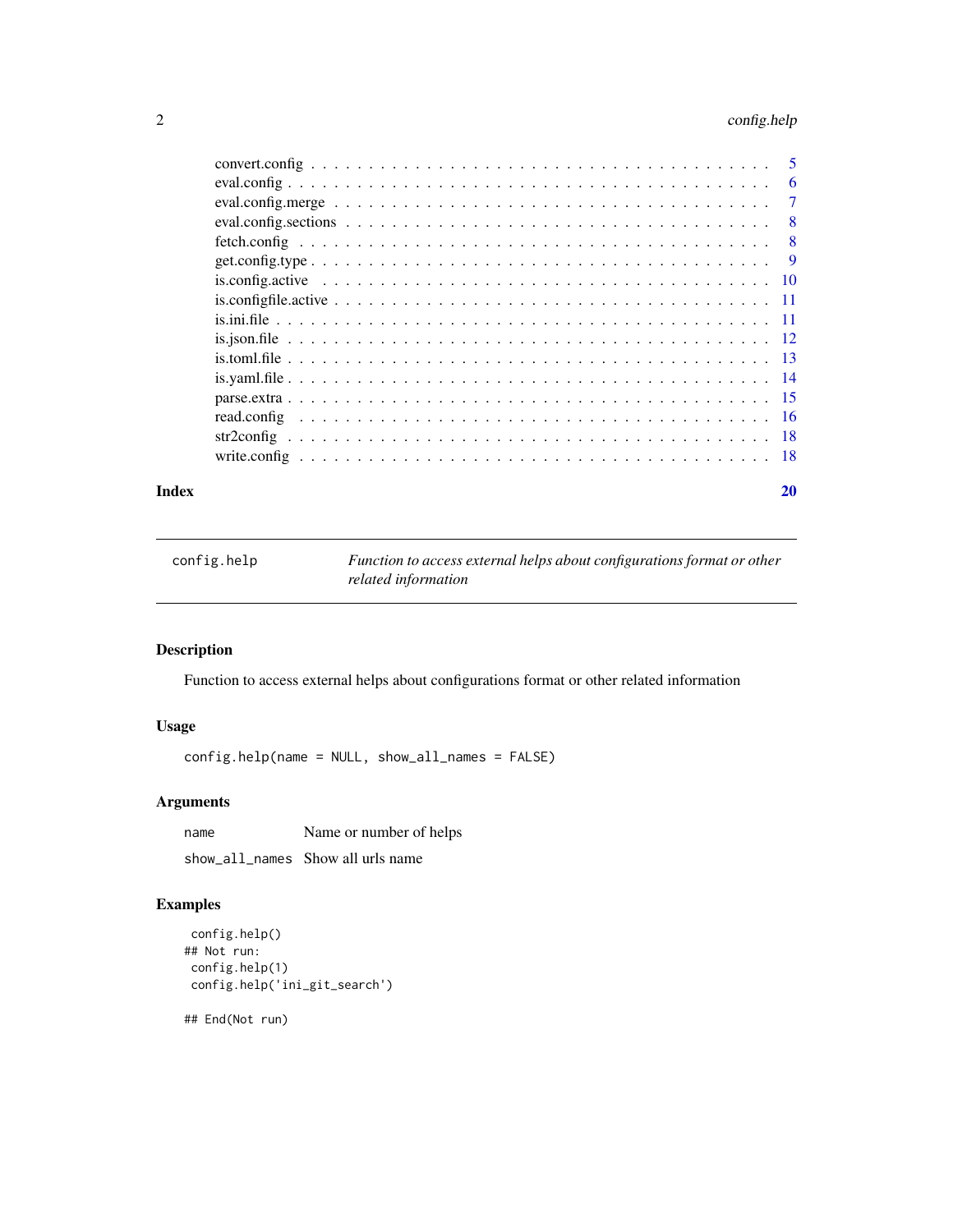<span id="page-2-0"></span>config.list.merge *Merge list file (From config package), list.right will overwrite the element also existed in list.left*

# Description

Merge list file (From config package), list.right will overwrite the element also existed in list.left

## Usage

```
config.list.merge(list.left = list(), list.right = list())
```
# Arguments

| list.left  | One list be merged left  |
|------------|--------------------------|
| list.right | One list be merged right |

# Value

A list

## Examples

```
config.json <- system.file('extdata', 'config.json', package='configr')
list.left <- list()
list.right <- eval.config(file = config.json)
config.list.merge(list.left, list.right)
list.left <- list(a=c(123,456))
list.right \leftarrow list(a=c(4,5,6))
config.list.merge(list.left, list.right)
```
config.sections.del *Delete sections in config, just do config[sections] <- NULL*

# Description

Delete sections in config, just do config[sections] <- NULL

## Usage

config.sections.del(config, sections)

# Arguments

| config   | a list of config (eg. generated by read.config) |
|----------|-------------------------------------------------|
| sections | Sections that need to be deleted                |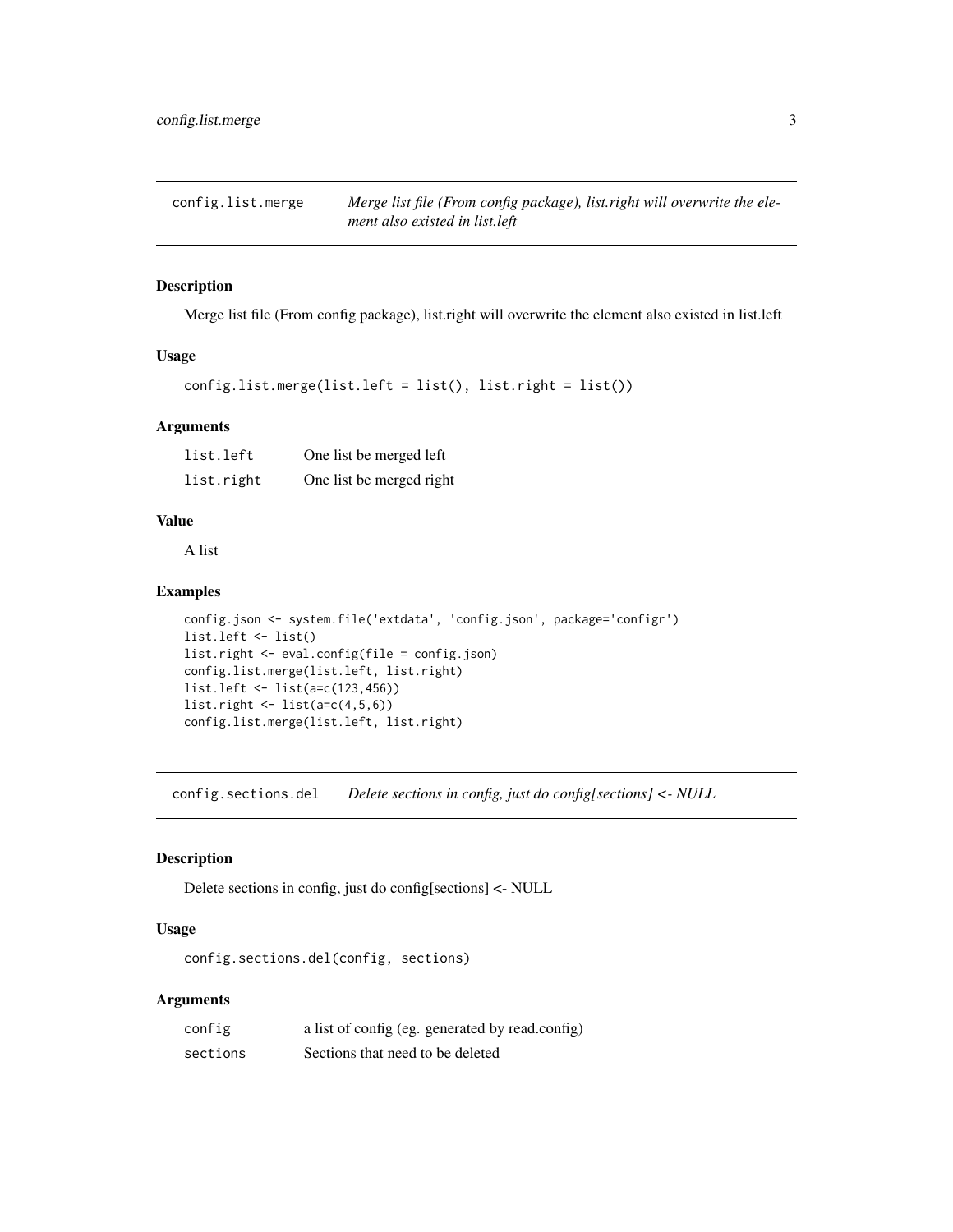4 configuration of the configuration of the configuration of the configuration of the configuration of the configuration of the configuration of the configuration of the configuration of the configuration of the configurat

## Value

A list of config

# Examples

```
config.json <- system.file('extdata', 'config.json', package = 'configr')
config <- read.config(config.json, file.type = 'json')
config <- config.sections.del(config, 'default')
```
configr *configr package*

# Description

Implements the YAML parser, JSON parser, INI parser and TOML parser for R setting and writing of configuration file.

# See Also

Useful links:

<https://github.com/Miachol/configr>

Report bugs at <https://github.com/Miachol/configr/issues>

```
example.toml <- system.file('toml', 'example.toml', package='RcppTOML')
is.toml <- is.toml.file(example.toml)
file.type <- get.config.type(example.toml)
toml.list.raw <- read.config(example.toml)
owner.config <- eval.config(file = example.toml, config = 'owner')
owner.config.name <- eval.config(value = 'name', file = example.toml, config = 'owner')
toml.sections <- eval.config.sections(example.toml)
toml.merged.all <- eval.config.merge(example.toml)
toml.merged.selected <- eval.config.merge(example.toml, sections = c('database', 'owner'))
others <- list(others = list(lastupdate='2017-01-07'))
```

```
toml.list.update <- config.list.merge(toml.list.raw, others)
```
<span id="page-3-0"></span>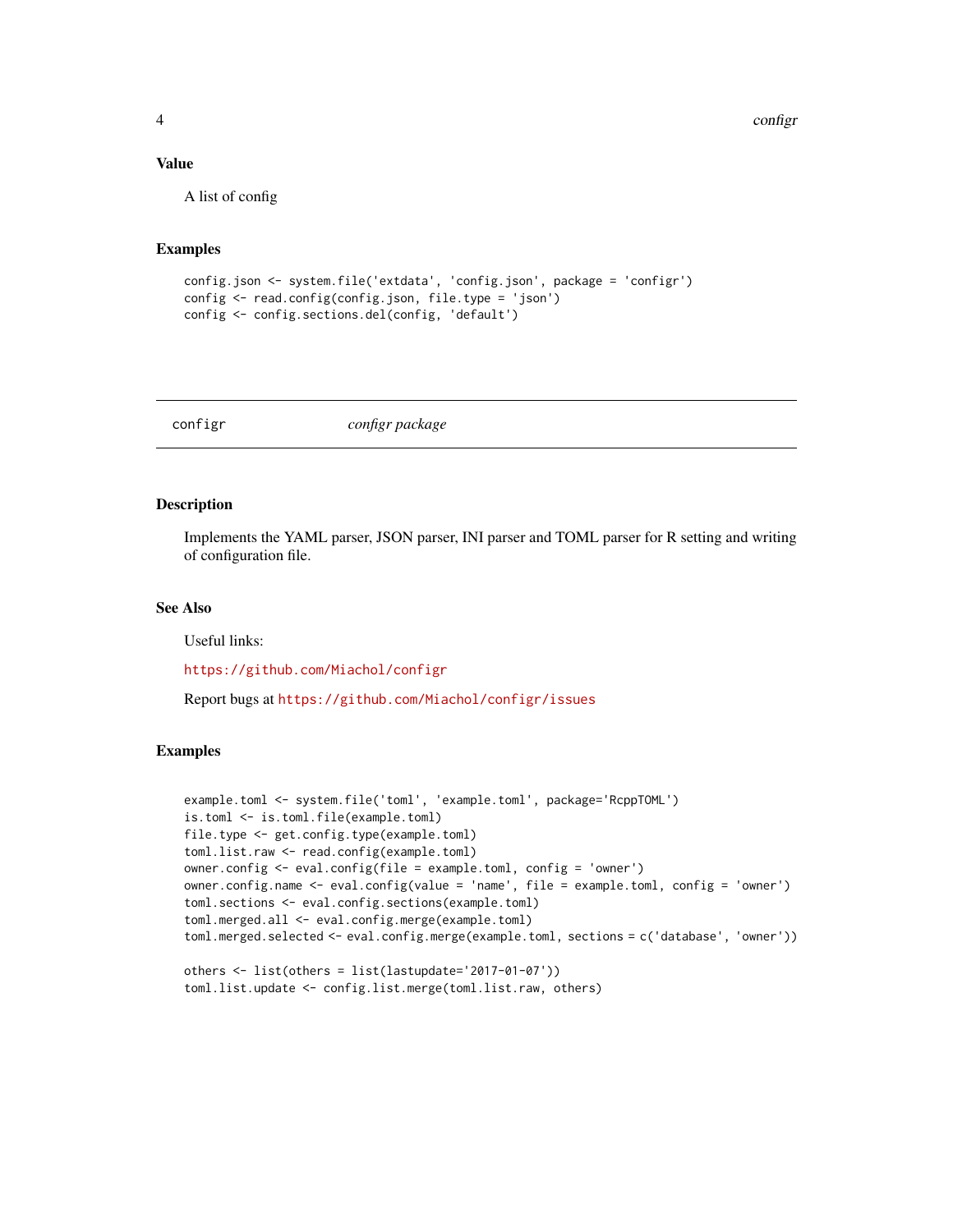<span id="page-4-0"></span>

## Description

Covert configuration file from JSON/INI/YAML/TOML to JSON/INI/YAML

## Usage

```
convert.config(
  file = Sys.getenv("R_CONFIGFILE_ACTIVE", "config.cfg"),
  out.file = Sys.getenv("R_CONFIGFILE_ACTIVE", "config.cfg"),
  convert.to = "ini",...
\mathcal{L}
```
## Arguments

| file       | File name of configuration file to read from. Defaults to the value of the 'R_CONFIGFILE_ACTIVE'<br>environment variable ('config.cfg' if the variable does not exist and JSON/INI/YAML/TOML<br>format only) |
|------------|--------------------------------------------------------------------------------------------------------------------------------------------------------------------------------------------------------------|
| out.file   | Output path of configuration file. Defaults to the value of the 'R CONFIGFILE ACTIVE'<br>environment variable ('config.cfg' if the variable does not exist)                                                  |
| convert.to | <b>JSON/INI/YAML</b>                                                                                                                                                                                         |
| $\cdots$   | Arguments for read.config and write.config                                                                                                                                                                   |

## Value

Logical indicating whether convert success

# See Also

[fromJSON](#page-0-0) JSON file will read by this

[read.ini](#page-0-0) INI file will read by this

[yaml.load\\_file](#page-0-0) YAML file will read by this

```
config.json <- system.file('extdata', 'config.json', package='configr')
config <- convert.config(file=config.json, out.file = sprintf('%s/config.ini', tempdir()))
```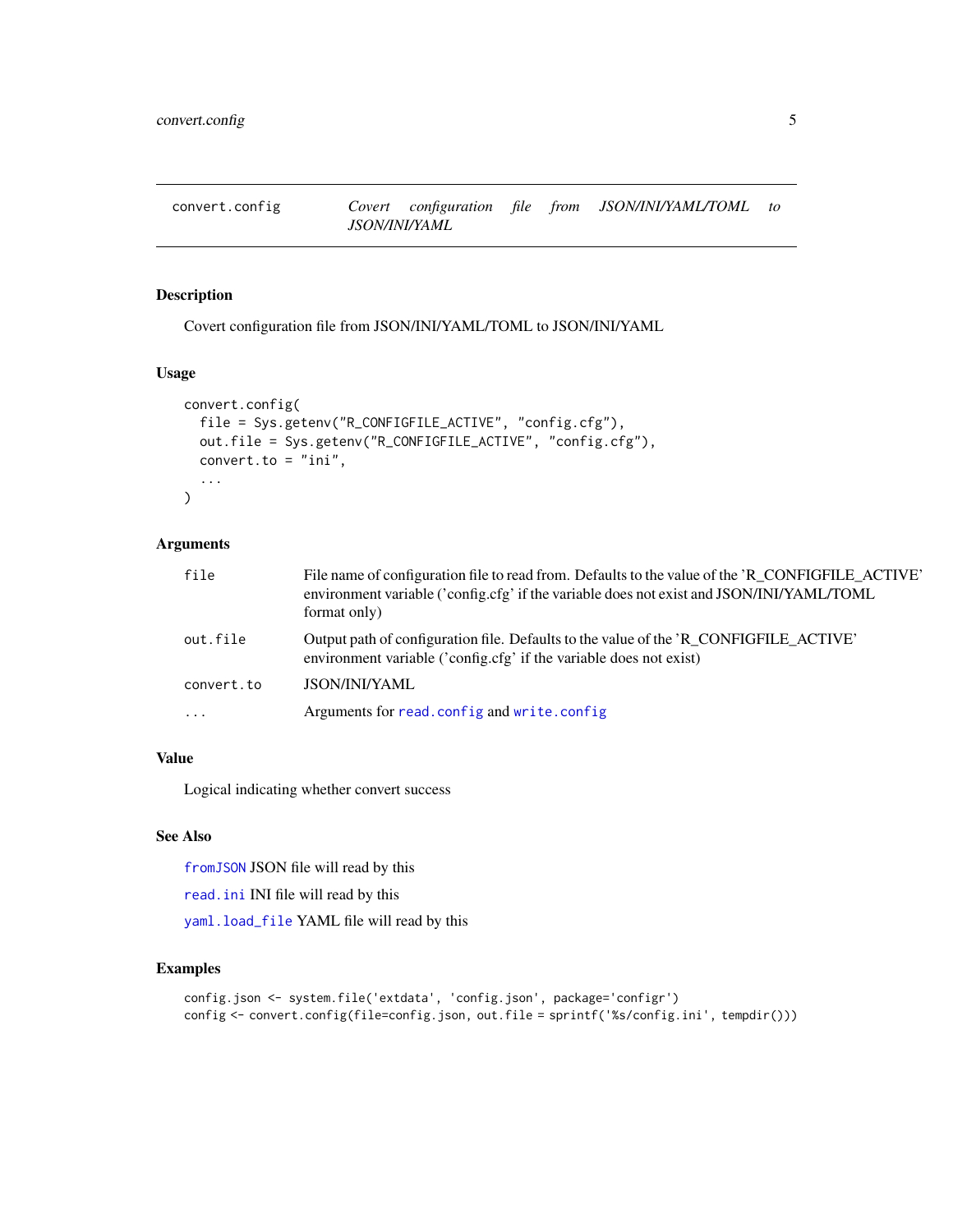<span id="page-5-1"></span><span id="page-5-0"></span>eval.config *Read from the currently active configuration (JSON/INI/YAML/TOML be supported), 'retreiving either a single named value or all values as a config obj which have 'config', 'configtype', 'file' 'property.*

## **Description**

Read from the currently active configuration (JSON/INI/YAML/TOML be supported), 'retreiving either a single named value or all values as a config obj which have 'config', 'configtype', 'file' 'property.

#### Usage

```
eval.config(
  value = NULL,
  config = Sys.getenv("R_CONFIG_ACTIVE", "default"),
  file = Sys.getenv("R_CONFIGFILE_ACTIVE", "config.cfg"),
  ...
)
```
## Arguments

| value     | Name of value (NULL to read all values)                                                                                                                                                                      |
|-----------|--------------------------------------------------------------------------------------------------------------------------------------------------------------------------------------------------------------|
| config    | Name of configuration to read from. Default is the value of 'the R_CONFIG_ACTIVE<br>environment variable (Set to 'default' if the variable does not exist).                                                  |
| file      | File name of configuration file to read from. Defaults to the value of the 'R_CONFIGFILE_ACTIVE'<br>environment variable ('config.cfg' if the variable does not exist and JSON/INI/YAML/TOML<br>format only) |
| $\ddotsc$ | Arguments for read.config.                                                                                                                                                                                   |

## Value

Either a single value or all values as a list or logical FALSE indicating that is not standard JSON/INI/YAML/TOML format file

## See Also

[read.config](#page-15-1) read config by this

[eval.config.merge](#page-6-1) which can merge multiple parameter sets by sections

```
config.json <- system.file('extdata', 'config.json', package='configr')
config <- eval.config(file=config.json)
config.extra.parsed.1 <- eval.config(file = config.json, extra.list = list(debug = 'TRUE'))
other.config <- system.file('extdata', 'config.other.yaml', package='configr')
config.extra.parsed.2 <- eval.config(file = config.json, extra.list = list(debug = 'TRUE'),
other.config = other.config)
```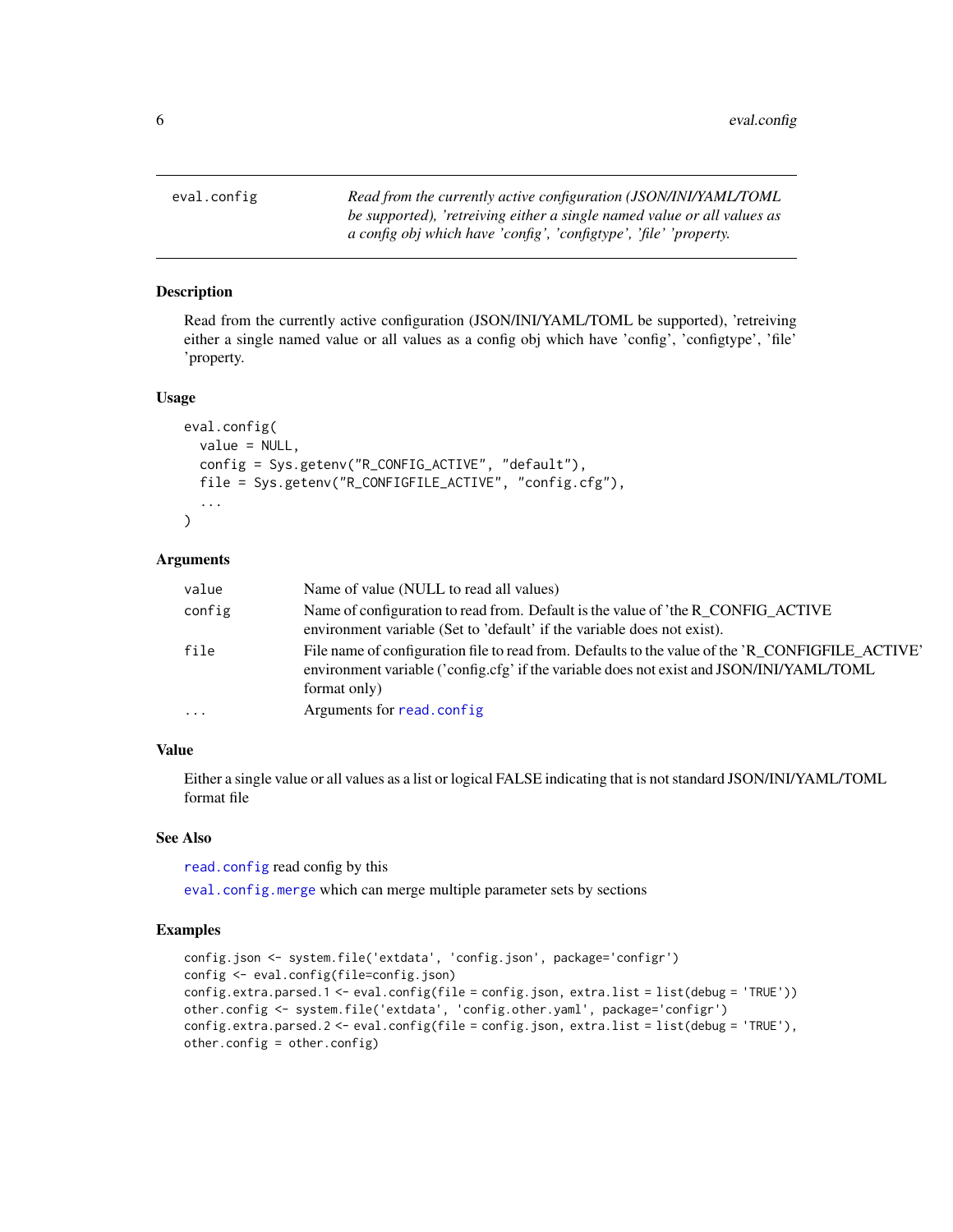<span id="page-6-1"></span><span id="page-6-0"></span>eval.config.merge *Merge config parameter sets by sections.*

## Description

Merge config parameter sets by sections.

# Usage

```
eval.config.merge(
  file = Sys.getenv("R_CONFIGFILE_ACTIVE", "config.cfg"),
  sections = NULL,
  ...
)
```
#### Arguments

| file     | File name of configuration file to read from. Defaults to the value of the 'R_CONFIGFILE_ACTIVE'<br>environment variable ('config.cfg' if the variable does not exist and JSON/INI/YAML/TOML<br>format only) |
|----------|--------------------------------------------------------------------------------------------------------------------------------------------------------------------------------------------------------------|
| sections | Need be merged parameter sets, eg. sections=c('default', 'version'), will default<br>to all of config sections                                                                                               |
| $\cdots$ | Arguments for get.config.type, eval.config.sections, eval.config                                                                                                                                             |

# Value

A list or logical FALSE indicating that is not standard JSON/INI/YAML/TOML format file

## See Also

[eval.config.sections](#page-7-1) which only get all of the mainly parameter sets name in config file, [read.config](#page-15-1) which only read from a config as a list, [eval.config](#page-5-1) which only read one sections as config obj or a value from config file.

```
config.json <- system.file('extdata', 'config.json', package='configr')
config.ini <- system.file('extdata', 'config.ini', package='configr')
config.yaml <- system.file('extdata', 'config.yaml', package='configr')
config.toml <- system.file('extdata', 'config.toml', package='configr')
eval.config.merge(config.json)
eval.config.merge(config.ini)
eval.config.merge(config.yaml)
eval.config.merge(config.toml)
```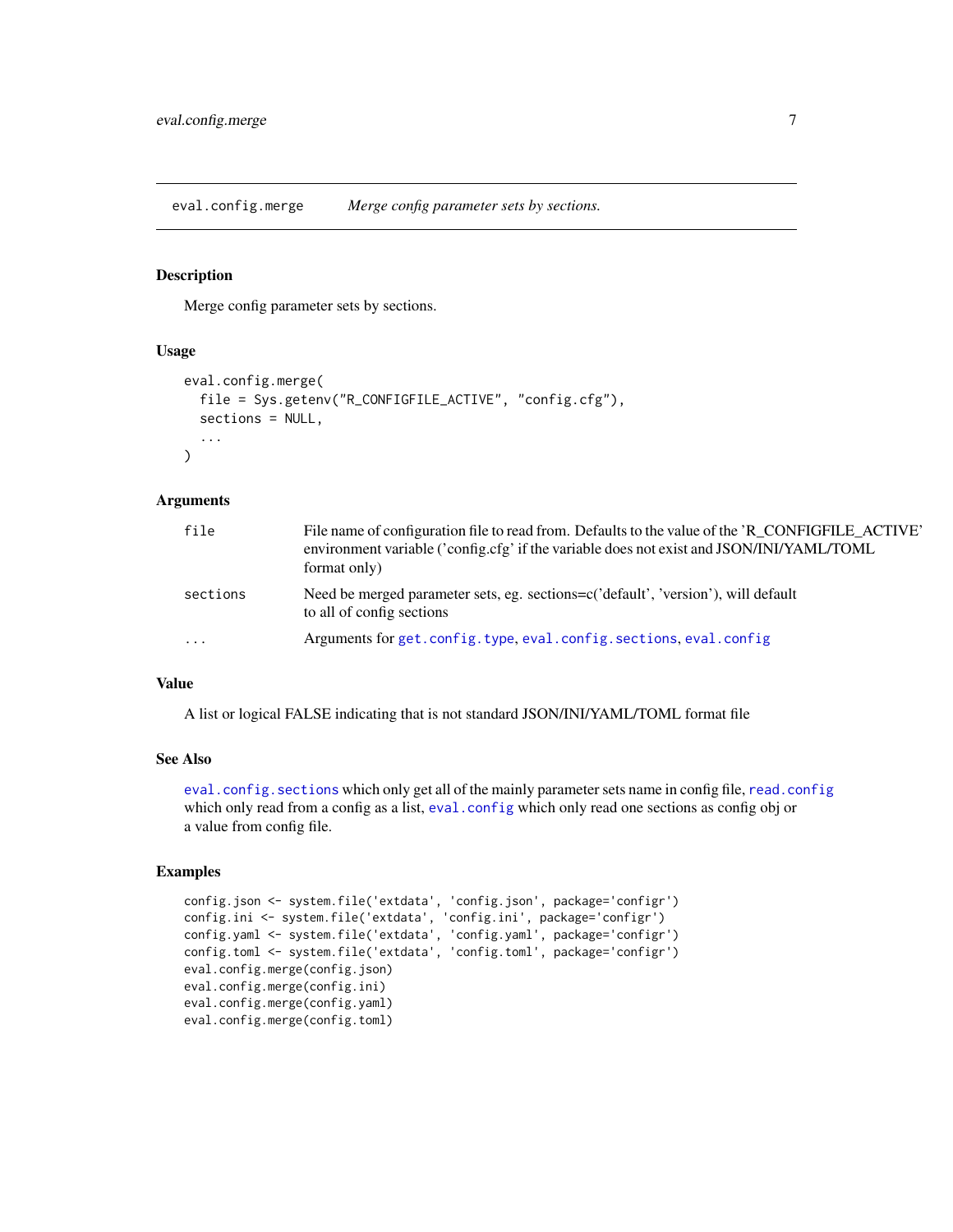<span id="page-7-1"></span><span id="page-7-0"></span>eval.config.sections *Get config file parameter sections*

# Description

Get config file parameter sections

# Usage

```
eval.config.sections(
  file = Sys.getenv("R_CONFIGFILE_ACTIVE", "config.cfg"),
  ...
\mathcal{L}
```
## Arguments

| file                    | File name of configuration file to read from. Default is the value of the 'R_CONFIGFILE_ACTIVE' |
|-------------------------|-------------------------------------------------------------------------------------------------|
|                         | environment variable (Set to 'config.cfg' if the variable does not exist and JSON/INI/YAML/TOML |
|                         | format only)                                                                                    |
| $\cdot$ $\cdot$ $\cdot$ | Arguments for read.config.                                                                      |

# Value

a character vector including the sections infomation of configure file or logical FALSE indicating that is not standard JSON/INI/YAML/TOML format file

# See Also

[eval.config.merge](#page-6-1) use this function to get all of sections of config file.

## Examples

```
config.json <- system.file('extdata', 'config.json', package='configr')
eval.config.sections(config.json)
```
fetch.config *Fetch configuration file and generate a merged list*

#### Description

Fetch configuration file and generate a merged list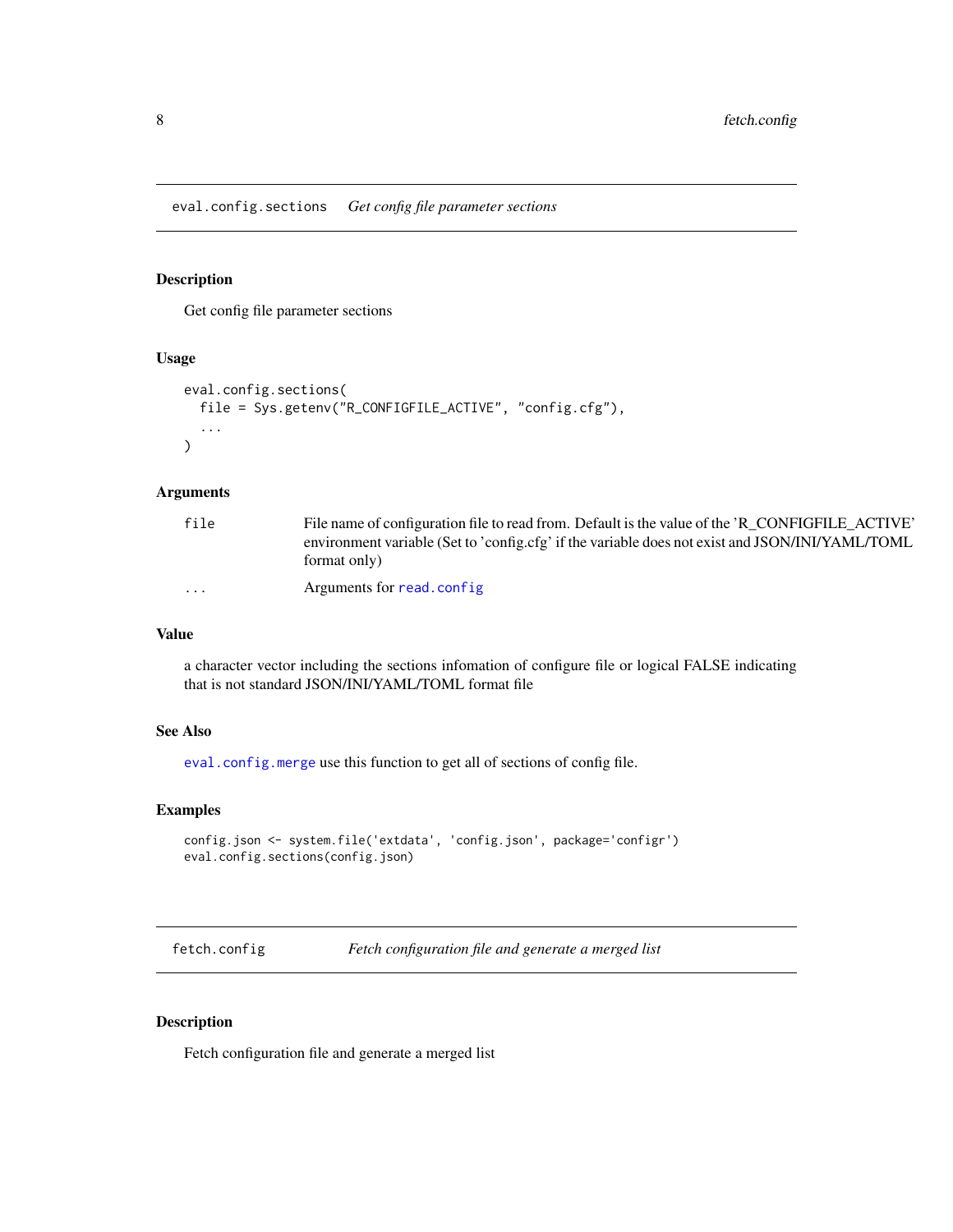# <span id="page-8-0"></span>get.config.type 9

# Usage

```
fetch.config(
  links,
  return.files = FALSE,
  destdir = normalizePath("./"),
  keep.basename = TRUE,
  ...
\mathcal{L}
```
# Arguments

| links         | Url or files path that need to be merged, e.g. /tmp/config, http://, ftp://.                                              |
|---------------|---------------------------------------------------------------------------------------------------------------------------|
| return.files  | Only save the links configuration files to destdir and not to read and merge the<br>configuration files, default is FALSE |
| destdir       | Fetch configuration files and copy to this directory, default is ./                                                       |
| keep.basename | Whather use the links basename as the saved name or use paste $O(\text{template})$ ,<br>' configr')                       |
| $\cdots$      | Extra parameters pass to read.config.                                                                                     |

## Value

A list or a vector

# Examples

```
links <- c(paste0('https://raw.githubusercontent.com/JhuangLab',
'/BioInstaller/master/inst/extdata/config/db/db_annovar.toml'),
paste0('https://raw.githubusercontent.com/JhuangLab/BioInstaller',
'/master/inst/extdata/config/db/db_main.toml'),
system.file('extdata', 'config.toml', package = 'configr'))
x <- fetch.config(links)
```
<span id="page-8-1"></span>get.config.type *Get config file type retreiving json/ini/yaml or FALSE*

# Description

Get config file type retreiving json/ini/yaml or FALSE

# Usage

```
get.config.type(file = Sys.getenv("R_CONFIGFILE_ACTIVE", "config.cfg"), ...)
```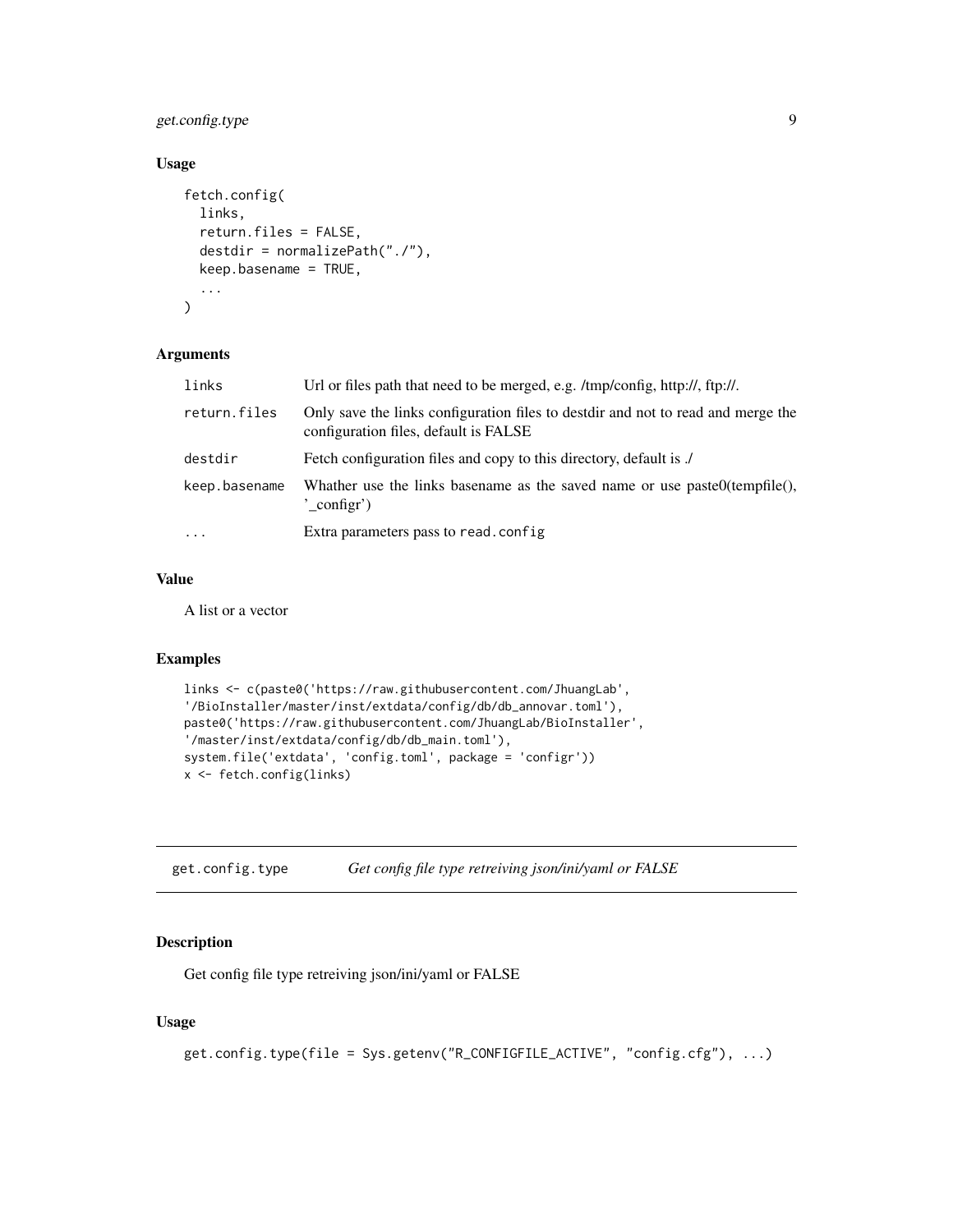## <span id="page-9-0"></span>**Arguments**

| file | File name of configuration file to test. Defaults to the value of the 'R_CONFIGFILE_ACTIVE'<br>environment variable ('config.cfg' if the variable does not exist and JSON/INI/YAML/TOML |
|------|-----------------------------------------------------------------------------------------------------------------------------------------------------------------------------------------|
|      | format only)                                                                                                                                                                            |
| .    | Arguments for is. json. file, is. ini. file, is. yaml. file, is. toml. file                                                                                                             |

## Value

Character json/ini/yaml/toml or Logical FALSE indicating that is not standard JSON/INI/YAML/TOML format file

# See Also

[is.json.file](#page-11-1), [is.ini.file](#page-10-1), [is.yaml.file](#page-13-1), [is.toml.file](#page-12-1)

# Examples

```
config.json <- system.file('extdata', 'config.json', package='configr')
config.ini <- system.file('extdata', 'config.ini', package='configr')
config.yaml <- system.file('extdata', 'config.yaml', package='configr')
config.toml <- system.file('extdata', 'config.toml', package='configr')
get.config.type(file=config.json)
get.config.type(file=config.ini)
get.config.type(file=config.yaml)
get.config.type(file=config.toml)
```
is.config.active *Test active configuration*

## Description

Check whether a configuration group is currently active

## Usage

```
is.config.active(config)
```
## Arguments

config Configuration name

#### Value

Logical indicating whether the specified configuration is active

## Examples

is.config.active('default')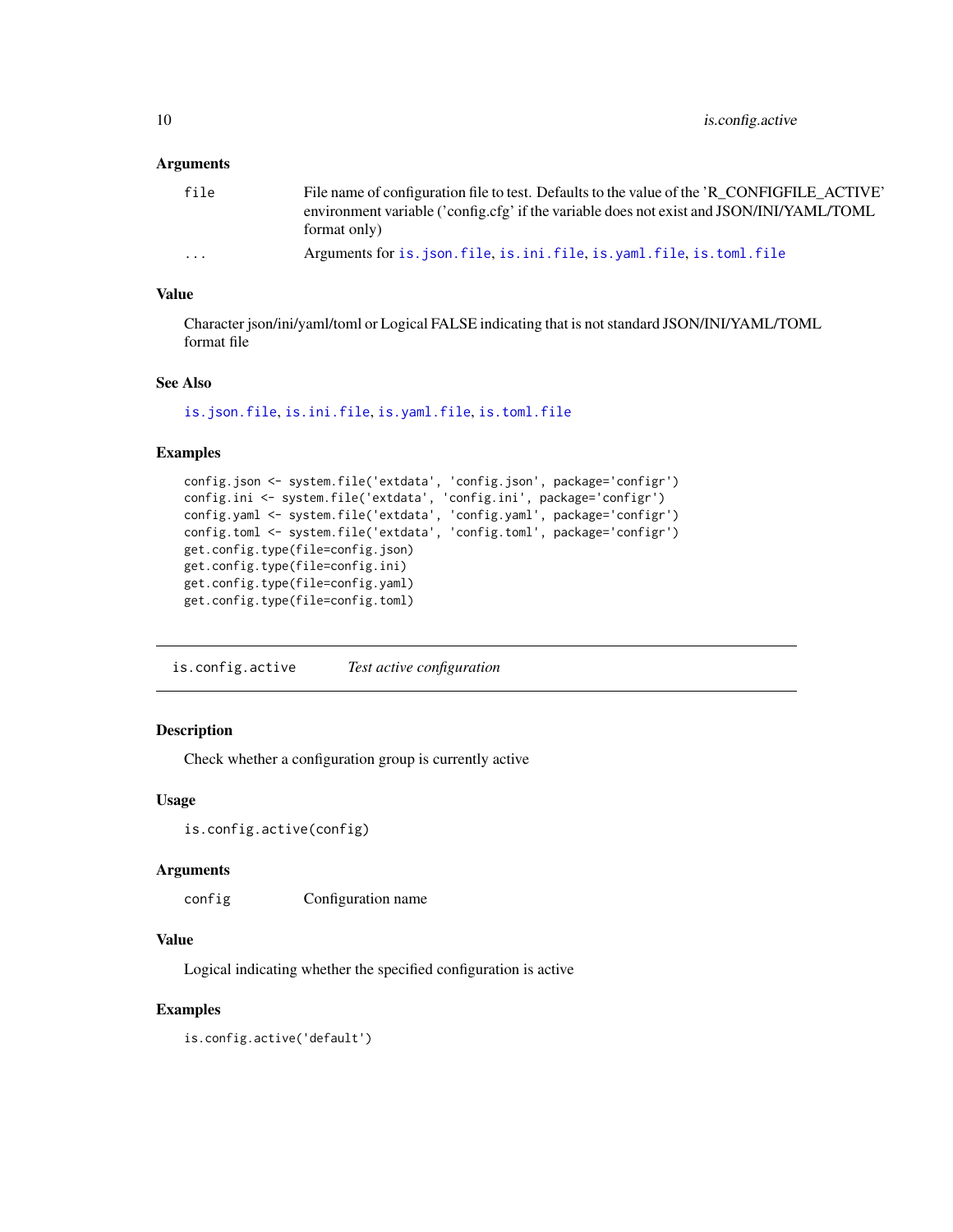# <span id="page-10-0"></span>Description

Check whether a configuration file is currently active

# Usage

```
is.configfile.active(config.file)
```
# Arguments

config.file Configuration filename

# Value

Logical indicating whether the specified configuration file is active

# Examples

```
is.configfile.active('config.cfg')
```
<span id="page-10-1"></span>is.ini.file *Function to check wheather file is INI format*

# Description

Function to check wheather file is INI format

# Usage

```
is.ini.file(
  file = Sys.getenv("R_CONFIGFILE_ACTIVE", "config.cfg"),
  ini.file.debug = FALSE,
  ...
)
```
# Arguments

| file | File name of configuration file to test. Defaults to the value of the 'R CONFIGFILE ACTIVE'<br>environment variable ('config.cfg' if the variable does not exist and JSON/INI/YAML/TOML<br>format only) |
|------|---------------------------------------------------------------------------------------------------------------------------------------------------------------------------------------------------------|
|      | ini. file. debug If TRUE, it will show error infomation when read INI config, default is FALSE                                                                                                          |
| .    | Arguments for read. ini                                                                                                                                                                                 |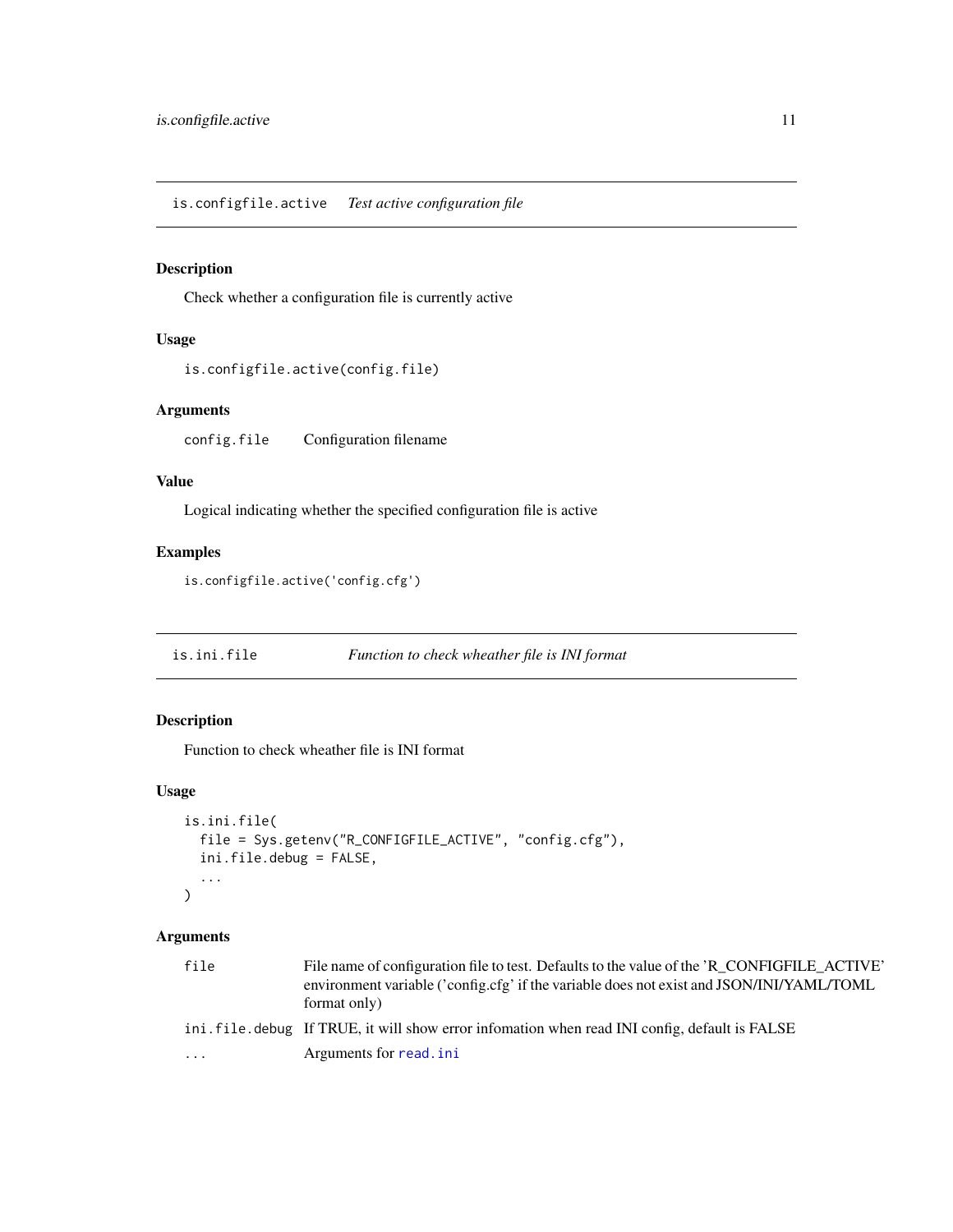<span id="page-11-0"></span>Logical indicating whether the specified configuration file is INI format

## See Also

[is.json.file](#page-11-1), [is.yaml.file](#page-13-1), [is.toml.file](#page-12-1)

# Examples

```
config.json <- system.file('extdata', 'config.json', package='configr')
config.ini <- system.file('extdata', 'config.ini', package='configr')
config.yaml <- system.file('extdata', 'config.yaml', package='configr')
config.toml <- system.file('extdata', 'config.toml', package='configr')
print(is.ini.file(config.ini))
print(is.ini.file(config.json))
print(is.ini.file(config.yaml))
print(is.ini.file(config.toml))
```
<span id="page-11-1"></span>is.json.file *Function to check wheather file is JSON format*

## Description

Function to check wheather file is JSON format

# Usage

```
is.json.file(
  file = Sys.getenv("R_CONFIGFILE_ACTIVE", "config.cfg"),
  json.file.debug = FALSE,
  ...
\mathcal{L}
```
## Arguments

|                 | file      | File name of configuration file to test. Defaults to the value of the 'R_CONFIGFILE_ACTIVE'<br>environment variable ('config.cfg' if the variable does not exist and JSON/INI/YAML/TOML<br>format only) |
|-----------------|-----------|---------------------------------------------------------------------------------------------------------------------------------------------------------------------------------------------------------|
| json.file.debug |           |                                                                                                                                                                                                         |
|                 |           | If TRUE, it will show error infomation when read JSON config, default is<br><b>FALSE</b>                                                                                                                |
|                 | $\ddotsc$ | Arguments for readLines and fromJSON                                                                                                                                                                    |

## Value

Logical indicating whether the specified configuration file is JSON format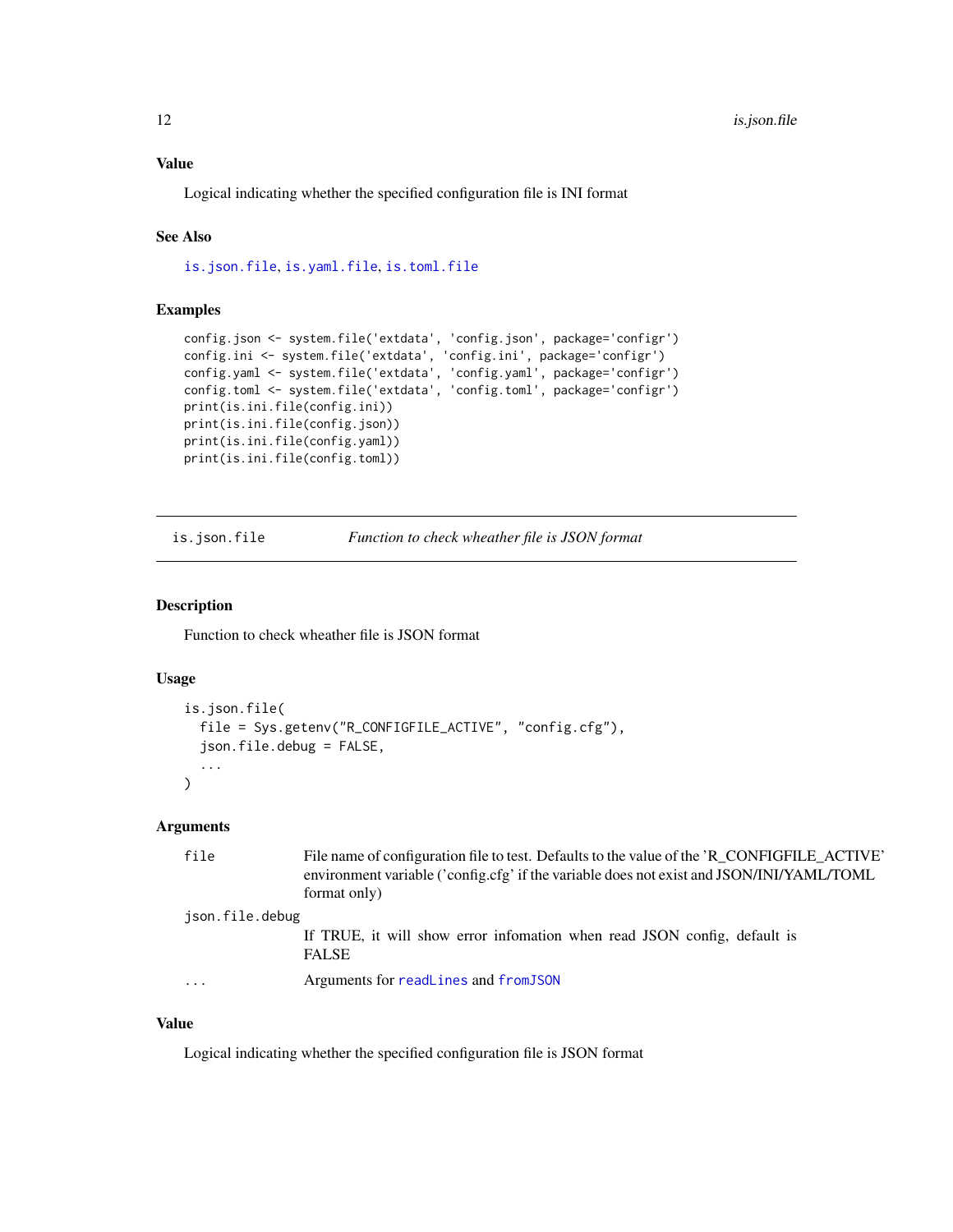#### <span id="page-12-0"></span>is.toml.file 13

# See Also

[is.ini.file](#page-10-1), [is.yaml.file](#page-13-1), [is.toml.file](#page-12-1)

## Examples

```
config.json <- system.file('extdata', 'config.json', package='configr')
config.ini <- system.file('extdata', 'config.ini', package='configr')
config.yaml <- system.file('extdata', 'config.yaml', package='configr')
config.toml <- system.file('extdata', 'config.toml', package='configr')
print(is.json.file(config.json))
print(is.json.file(config.ini))
print(is.json.file(config.yaml))
print(is.json.file(config.toml))
```
<span id="page-12-1"></span>is.toml.file *Function to check wheather file is TOML format*

#### Description

Function to check wheather file is TOML format

#### Usage

```
is.toml.file(
  file = Sys.getenv("R_CONFIGFILE_ACTIVE", "config.cfg"),
  toml.file.debug = FALSE,
  ...
)
```
# Arguments

| file            | File name of configuration file to test. Defaults to the value of the 'R_CONFIGFILE_ACTIVE'<br>environment variable ('config.cfg' if the variable does not exist and JSON/INI/YAML/TOML<br>format only) |  |
|-----------------|---------------------------------------------------------------------------------------------------------------------------------------------------------------------------------------------------------|--|
| toml.file.debug |                                                                                                                                                                                                         |  |
|                 | If TRUE, it will show error information when read TOML config, default is<br><b>FALSE</b>                                                                                                               |  |
| $\ddotsc$       | Arguments for parseTOML                                                                                                                                                                                 |  |

# Value

Logical indicating whether the specified configuration file is TOML format

# See Also

[is.json.file](#page-11-1) [is.ini.file](#page-10-1), [is.yaml.file](#page-13-1)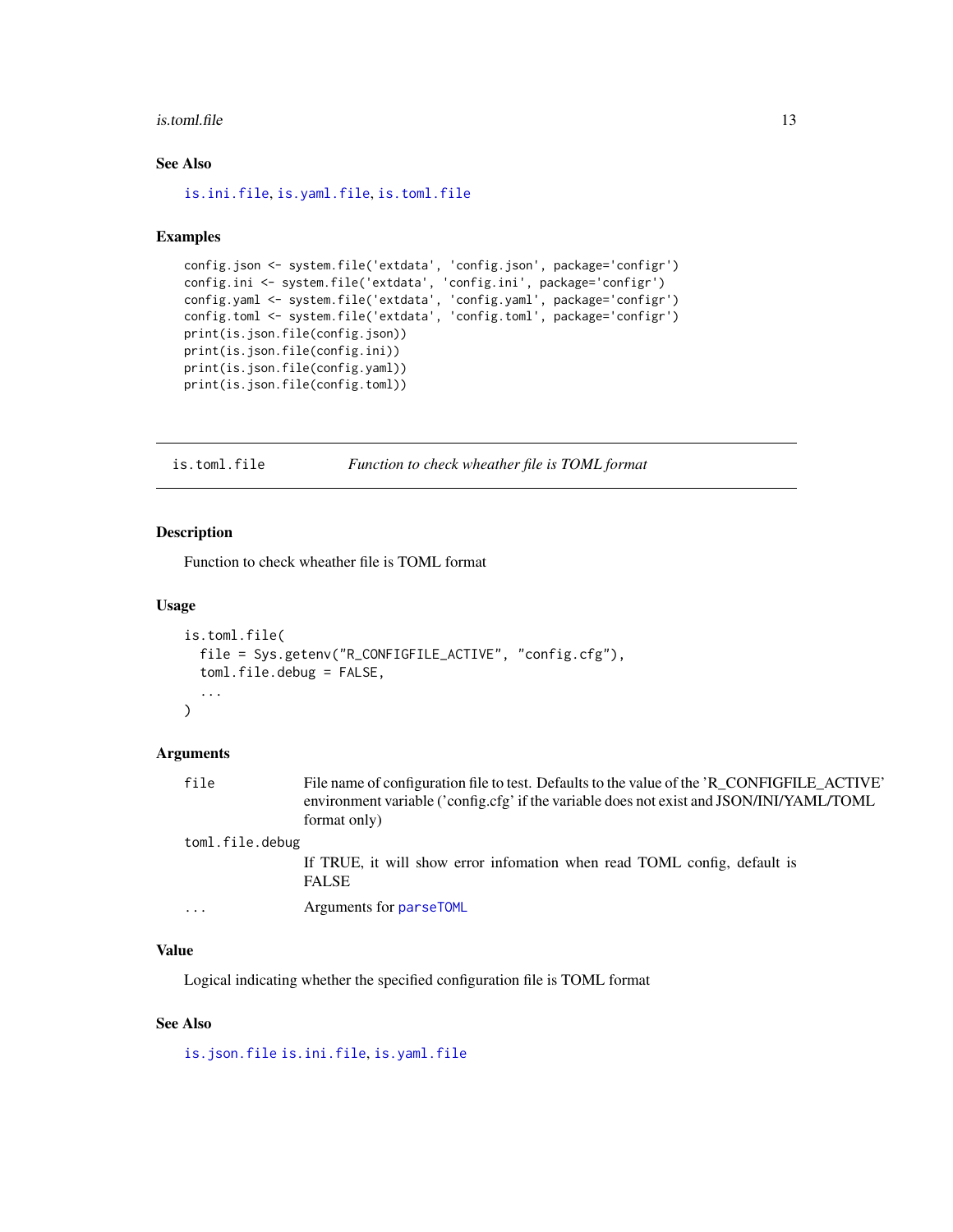## Examples

```
config.json <- system.file('extdata', 'config.json', package='configr')
config.ini <- system.file('extdata', 'config.ini', package='configr')
config.yaml <- system.file('extdata', 'config.yaml', package='configr')
config.toml <- system.file('extdata', 'config.toml', package='configr')
print(is.toml.file(config.json))
print(is.toml.file(config.ini))
print(is.toml.file(config.yaml))
print(is.toml.file(config.toml))
```
## <span id="page-13-1"></span>is.yaml.file *Function to check wheather file is YAML format*

# Description

Function to check wheather file is YAML format

## Usage

```
is.yaml.file(
  file = Sys.getenv("R_CONFIGFILE_ACTIVE", "config.cfg"),
 yaml.file.debug = FALSE,
  ...
\mathcal{L}
```
## Arguments

| file                    | File name of configuration file to test. Defaults to the value of the 'R_CONFIGFILE_ACTIVE'<br>environment variable ('config.cfg' if the variable does not exist and JSON/INI/YAML/TOML<br>format only) |  |
|-------------------------|---------------------------------------------------------------------------------------------------------------------------------------------------------------------------------------------------------|--|
| yaml.file.debug         |                                                                                                                                                                                                         |  |
|                         | If TRUE, it will show error information when read YAML config, default is<br><b>FALSE</b>                                                                                                               |  |
| $\cdot$ $\cdot$ $\cdot$ | Arguments for is. json. file, readLines and yaml. load                                                                                                                                                  |  |

## Value

Logical indicating whether the specified configuration file is YAML format

## See Also

[is.json.file](#page-11-1), [is.ini.file](#page-10-1), [is.toml.file](#page-12-1)

<span id="page-13-0"></span>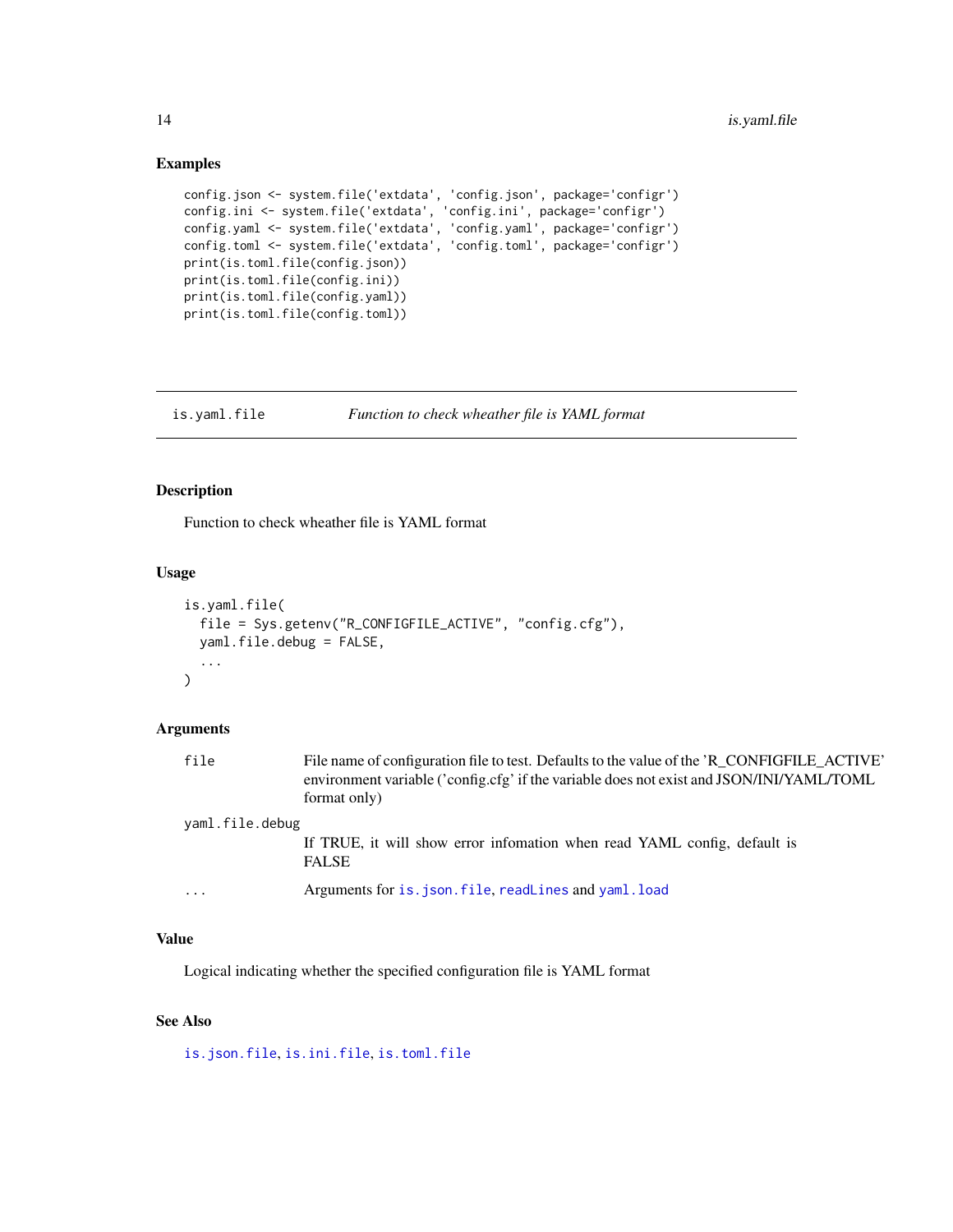# <span id="page-14-0"></span>parse.extra 15

## Examples

```
config.json <- system.file('extdata', 'config.json', package='configr')
config.ini <- system.file('extdata', 'config.ini', package='configr')
config.yaml <- system.file('extdata', 'config.yaml', package='configr')
config.toml <- system.file('extdata', 'config.toml', package='configr')
print(is.yaml.file(config.yaml))
print(is.yaml.file(config.json))
print(is.yaml.file(config.ini))
print(is.yaml.file(config.toml))
```
parse.extra *Parse the configuration var format, and replace it by extra.list values*

# Description

Parse the configuration var format, and replace it by extra.list values

## Usage

```
parse.extra(
  config,
  ext{ra.list} = list(),other.config = "",
  rcmd.parse = FALSE,
  bash.parse = FALSE,
  glue.parse = FALSE,
  glue.flag = "!!glue",global.vars.field = "global_vars"
\mathcal{L}
```
## Arguments

| config            | A list that were generated by read.config/eval.config/eval.config.merge                                                                                                     |
|-------------------|-----------------------------------------------------------------------------------------------------------------------------------------------------------------------------|
| extra.list        | A list that can replace the configuration file 'debug' by list $(debug = TRUE)$ , and<br>debug will be setted to TRUE                                                       |
| other.config      | Path of another configuration file that can replace the configuration file 'key: value'                                                                                     |
| rcmd.parse        | Logical wheather parse '@>@str_replace('abc', 'b', 'c')@<@' in config to<br>'acc'                                                                                           |
| bash.parse        | Logical wheather parse '#>#echo \$HOME#<#' in config to your HOME PATH                                                                                                      |
| glue.parse        | Logical wheather parse '!!glue1:5' in config to $[1', 2', 3', 4', 5']$ ; ['nochange',<br>$'!!$ glue(1:5)', 'nochange'] => ['nochange', '1', '2', '3', '4', '5', 'nochange'] |
| glue.flag         | A character flag indicating wheater run glue() function to parse (Default is<br>$!$ lglue)                                                                                  |
| global.vars.field |                                                                                                                                                                             |
|                   | All vars defined in global vars field will as the extra list params [gloval_var]                                                                                            |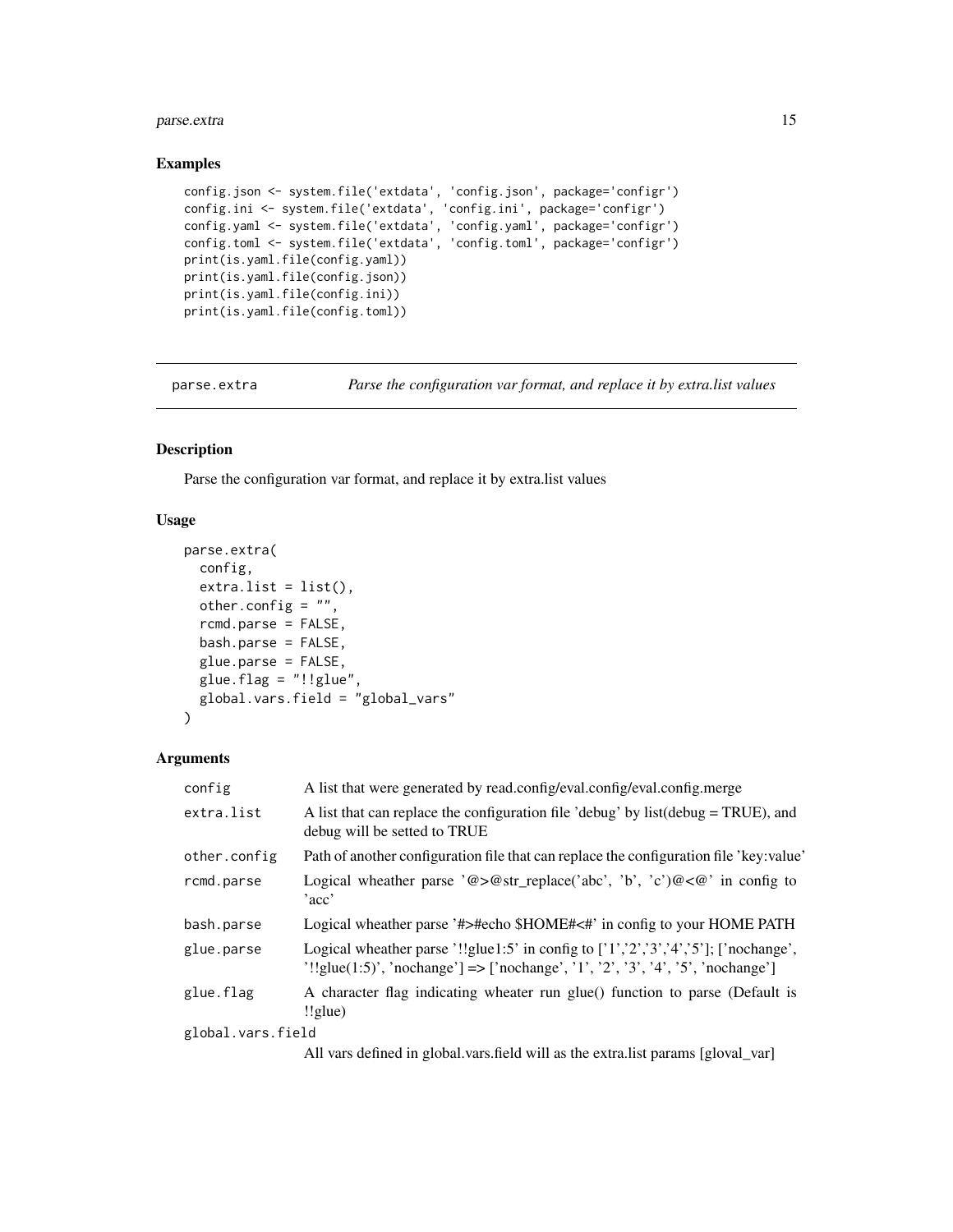## <span id="page-15-0"></span>Value

A list

# Examples

```
config.json <- system.file('extdata', 'config.json', package='configr')
config.other <- system.file('extdata', 'config.other.yaml', package='configr')
config <- read.config(config.json)
parse.extra(config, list(debug = 'TRUE'))
parse.extra(config, list(debug = 'TRUE'), other.config = config.other)
parse.extra(config, list(debug = 'TRUE'), other.config = config.other,
rcmd.parse = TRUE)
parse.extra(config, list(debug = 'TRUE'), other.config = config.other,
rcmd.parse = TRUE, bash.parse = TRUE)
raw <- c('a', '!!glue{1:5}', 'c')
expect.parsed.1 <- c('a', '1', '2', '3', '4', '5', 'c')
list.raw \le list(glue = raw, nochange = 1:10)
parsed <- parse.extra(list.raw, glue.parse = TRUE)
raw <- c('!!glue_numeric{1:5}')
expect.parsed.1 <- c(1, 2, 3, 4, 5)list.raw \le list(glue = raw, nochange = 1:10)
parsed <- parse.extra(list.raw, glue.parse = TRUE)
```
<span id="page-15-1"></span>

| read.config | Read from the file (JSON/INI/YAML/TOML be supported), retreiving |
|-------------|------------------------------------------------------------------|
|             | all values as a list.                                            |

# Description

Read from the file (JSON/INI/YAML/TOML be supported), retreiving all values as a list.

## Usage

```
read.config(
  file = Sys.getenv("R_CONFIGFILE_ACTIVE", "config.cfg"),
  extra.list = list(),other.config = "",
  rcmd.parse = FALSE,
  bash.parse = FALSE,
  glue.parse = FALSE,
 glue.flag = "!!glue",global.vars.field = "global_vars",
 file.type = NULL,
  ...
)
```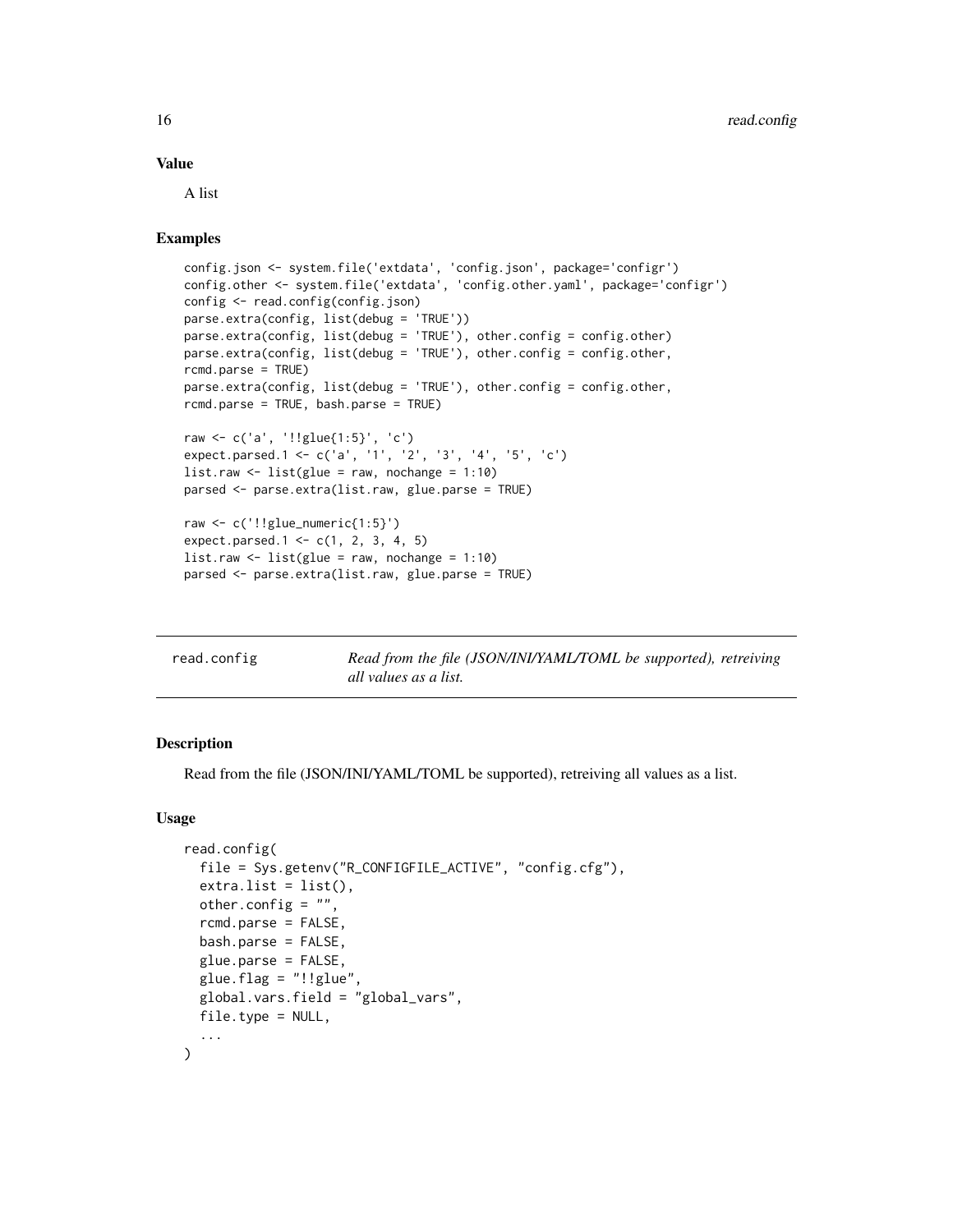# <span id="page-16-0"></span>read.config 17

## Arguments

| file              | File name of configuration file to read from. Defaults to the value of the 'R_CONFIGFILE_ACTIVE'<br>environment variable ('config.cfg' if the variable does not exist and JSON/INI/YAML/TOML<br>format only) |  |
|-------------------|--------------------------------------------------------------------------------------------------------------------------------------------------------------------------------------------------------------|--|
| extra.list        | A list that can replace the configuration file 'debug' by $list(debug = 'TRUE')$ ,<br>and debug will be setted to 'TRUE'                                                                                     |  |
| other.config      | Path of another configuration file that can replace the configuration file 'key:value'                                                                                                                       |  |
| rcmd.parse        | Logical wheather parse '@>@str_replace('abc', 'b', 'c')@<@' that existed in<br>config to 'acc'                                                                                                               |  |
| bash.parse        | Logical wheather parse '#>#echo \$HOME#<#' in config to your HOME PATH                                                                                                                                       |  |
| glue.parse        | Logical wheather parse '!!glue1:5' in config to ['1','2','3','4','5']; ['nochange',<br>'!!glue(1:5)', 'nochange'] => ['nochange', '1', '2', '3', '4', '5', 'nochange']                                       |  |
| glue.flag         | A character flage indicating wheater run glue() function to parse (Default is<br>$!$ lglue)                                                                                                                  |  |
| global.vars.field |                                                                                                                                                                                                              |  |
|                   | All vars defined in global.vars.field will as the extra.list params [gloval_var]                                                                                                                             |  |
| file.type         | Default is no need to specify the variable, file.type will be automatically identify<br>by get. config. type. If the value be specified, the step of filetype identification<br>will be skipped.             |  |
| $\ddotsc$         | Arguments for get.config.type, fromJSON, read.ini, yaml.load_file, parseTOML,<br>readLines                                                                                                                   |  |

# Value

All values as a list or logical FALSE indicating that is not standard JSON/INI/YAML/TOML format file

# See Also

[fromJSON](#page-0-0) JSON file will read by this

[read.ini](#page-0-0) INI file will read by this

[yaml.load\\_file](#page-0-0) YAML file will read by this

[parseTOML](#page-0-0) TOML file will read by this

```
config.json <- system.file('extdata', 'config.json', package='configr')
config <- read.config(file=config.json)
config.extra.parsed.1 <- read.config(config.json, list(debug = 'TRUE'))
other.config <- system.file('extdata', 'config.other.yaml', package='configr')
config.extra.parsed.2 <- read.config(config.json, list(debug = 'TRUE'), other.config)
```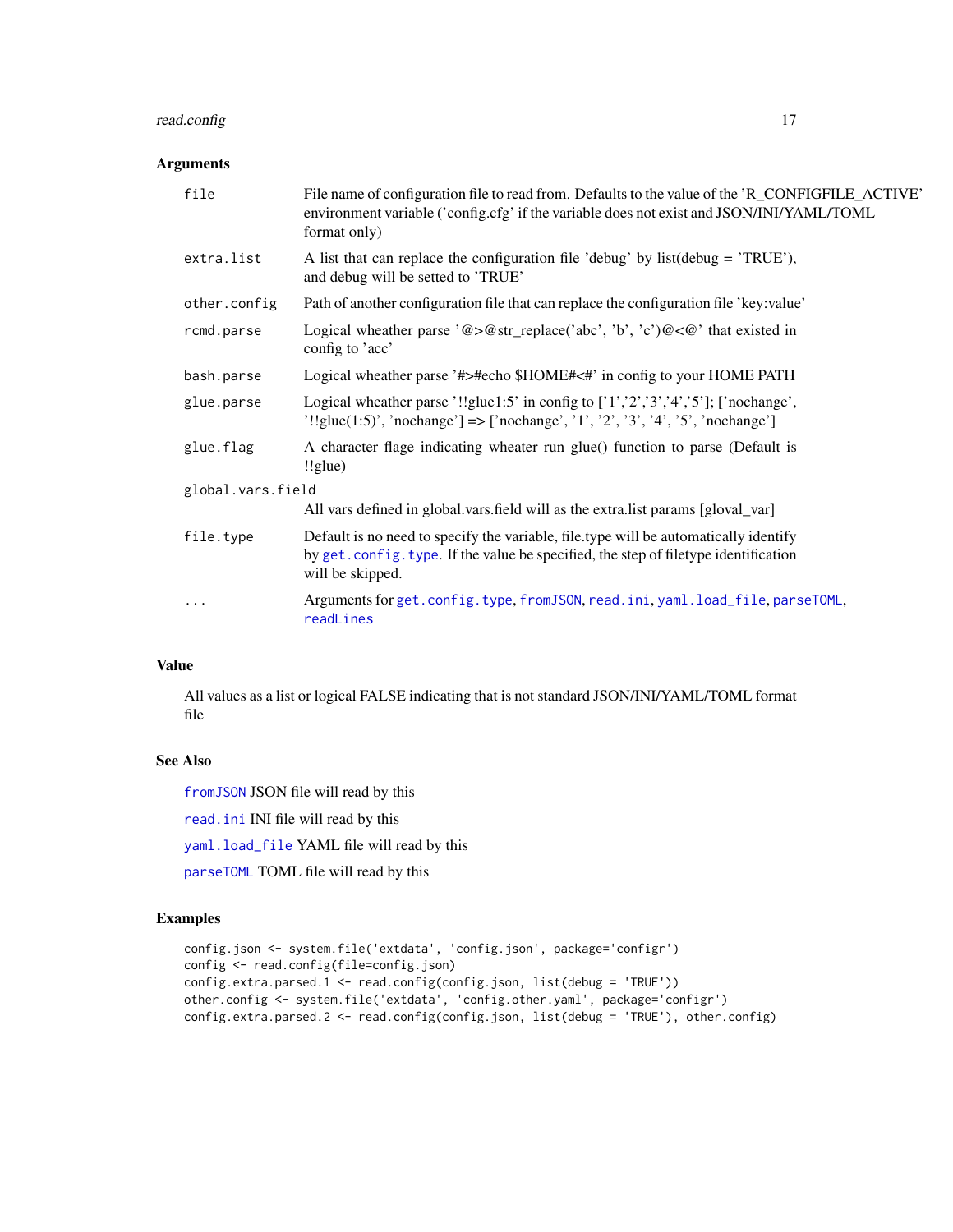<span id="page-17-0"></span>

# Description

Parse configuration string to R list object.

# Usage

str2config(text, ...)

## Arguments

| text     | JSON, YAML, INI or TOML format string. |
|----------|----------------------------------------|
| $\cdots$ | Arguments pass to read.config.         |

# Value

List

# Examples

```
json_string <- '{"city" : "Crich"}\n'
yaml_string <- 'foo: 123\n'
json_config <- str2config(json_string)
yaml_config <- str2config(yaml_string)
```
<span id="page-17-1"></span>write.config *Write config in a file (JSON/YAML/INI)*

# Description

Write config in a file (JSON/YAML/INI)

## Usage

```
write.config(
  config.dat,
 file.path = Sys.getenv("R_CONFIGFILE_ACTIVE", "config.cfg"),
 write.type = "ini",sections = NULL,
  ...
\mathcal{L}
```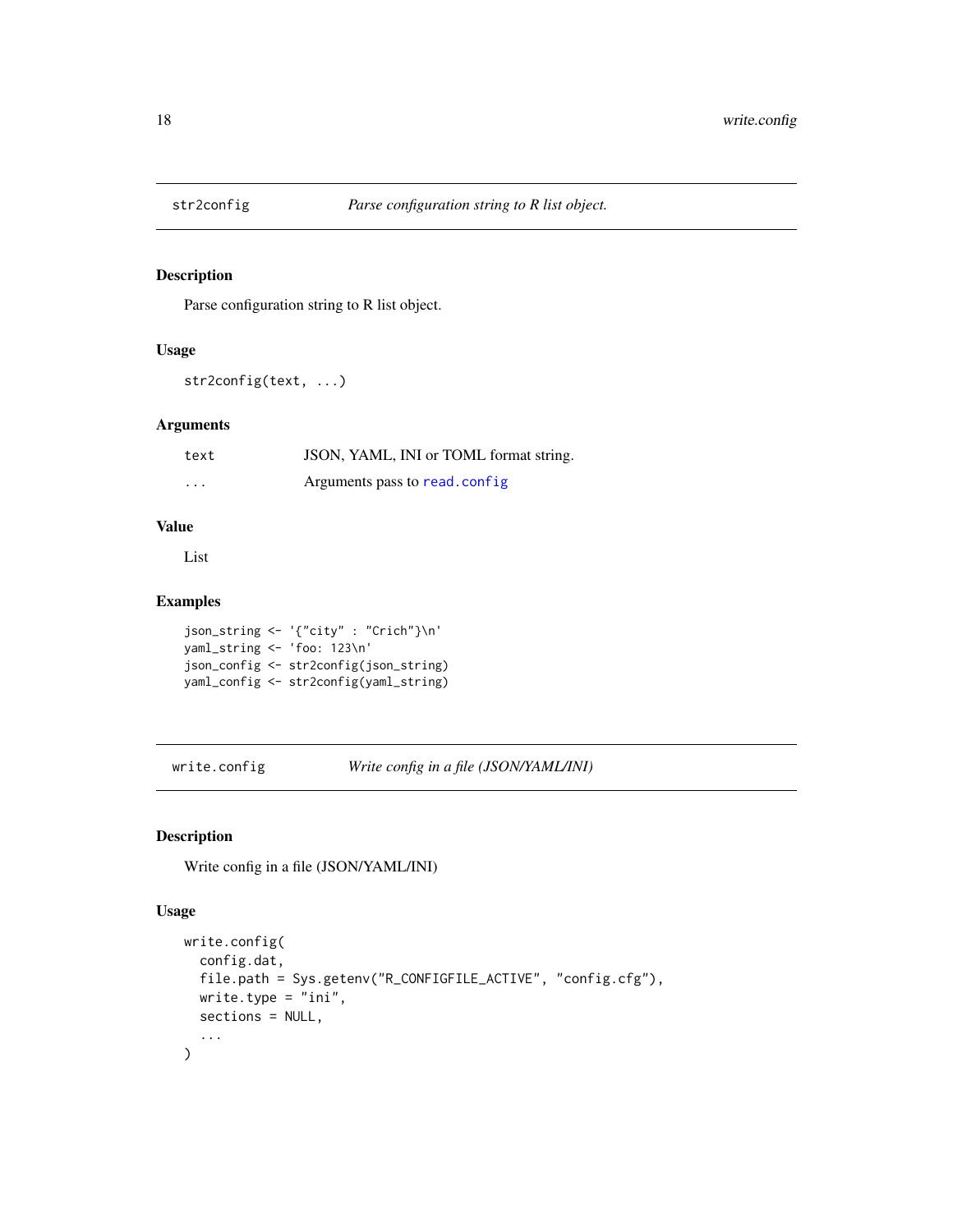# <span id="page-18-0"></span>write.config 19

# Arguments

| config.dat | a list of config (eg. generated by read.config)                                                                                                               |
|------------|---------------------------------------------------------------------------------------------------------------------------------------------------------------|
| file.path  | File path of configuration to write. Defaults to the value of the 'R_CONFIGFILE_ACTIVE'<br>environment variable ('config.cfg' if the variable does not exist) |
| write.type | ison/ini/yaml                                                                                                                                                 |
| sections   | Sections that need be write in file, default is NULL and use all of sections                                                                                  |
| $\ddots$ . | Arguments for write.ini, prettify, to JSON, as yaml and cat encoding if<br>not specifield                                                                     |

# Value

Logical indicating whether the specified configuration file be writed successful

## See Also

[toJSON](#page-0-0) convert a list to JSON string, [prettify](#page-0-0) convert a JSON string to user friendly view, [write.ini](#page-0-0) write a list in a INI format file, [as.yaml](#page-0-0) convert a list to YAML format

```
list.test <- list(a=c(123,456))
out.yaml <- sprintf('%s/test.yaml', tempdir())
write.config(list.test, out.yaml, write.type = 'yaml')
```